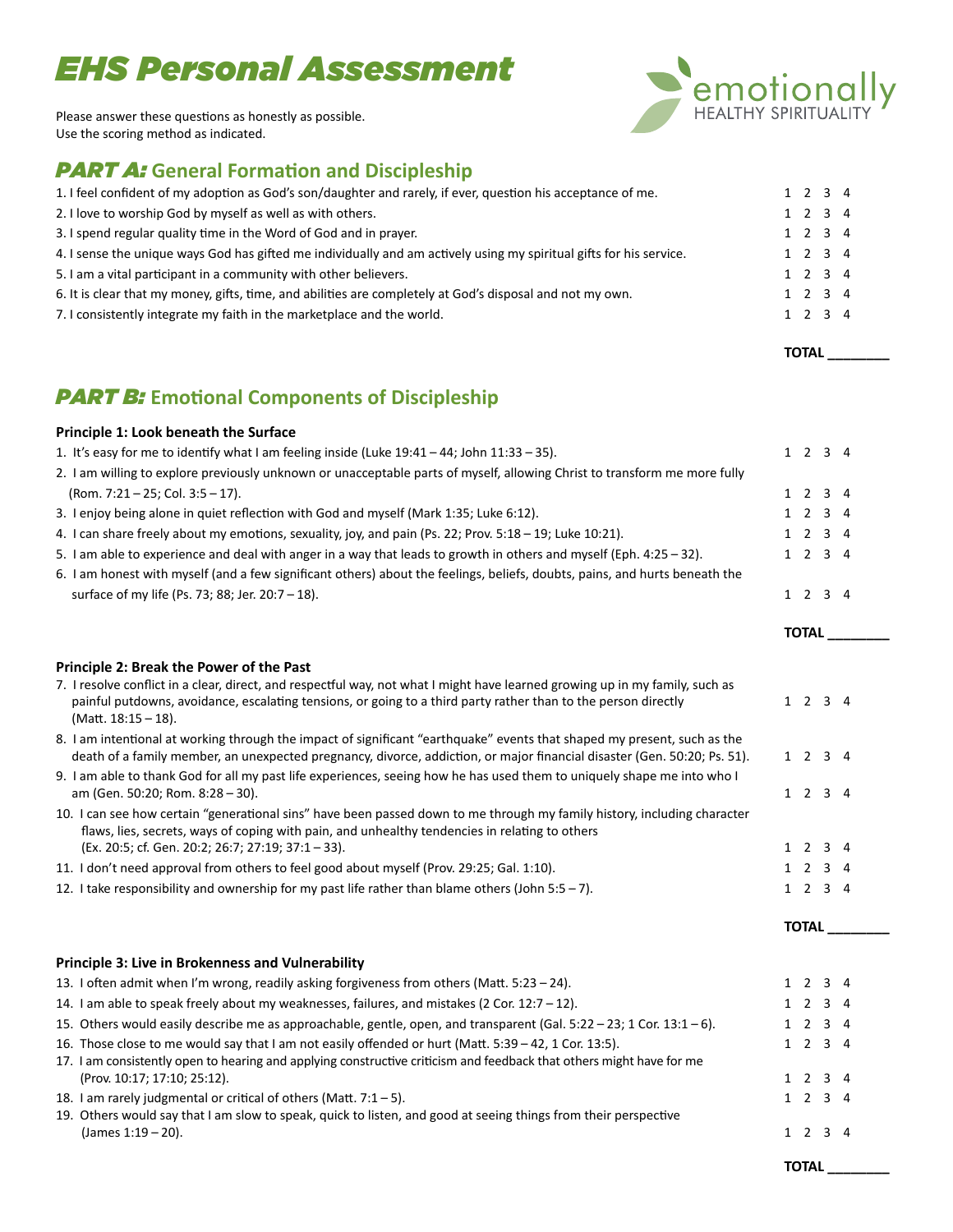| <b>Principle 4: Receive the Gift of Limits</b>                                                                                                                                                                           |                                |                 |    |
|--------------------------------------------------------------------------------------------------------------------------------------------------------------------------------------------------------------------------|--------------------------------|-----------------|----|
| 20. I've never been accused of "trying to do it all" or of biting off more than I could chew (Matt. 4:1 - 11).                                                                                                           | 12                             | 3 4             |    |
| 21. I am regularly able to say "no" to requests and opportunities rather than risk overextending myself (Mark 6:30 - 32).                                                                                                |                                | 1 2 3 4         |    |
| 22. I recognize the different situations where my unique, God-given personality can be either a help or hindrance in<br>responding appropriately (Ps. 139; Rom. 12:3; 1 Peter 4:10).                                     |                                | 1 2 3 4         |    |
| 23. It's easy for me to distinguish the difference between when to help carry someone else's burden (Gal 6:2) and when to<br>let it go so they can carry their own burden (Gal. 6:5).                                    |                                | 1 2 3 4         |    |
| 24. I have a good sense of my emotional, relational, physical, and spiritual capacities, intentionally pulling back to rest and<br>fill my "gas tank" again (Mark $1:21-39$ ).                                           |                                | 1 2 3 4         |    |
| 25. Those close to me would say that I am good at balancing family, rest, work, and play in a biblical way (Ex. 20:8).                                                                                                   |                                | 1 2 3 4         |    |
|                                                                                                                                                                                                                          |                                | TOTAL           |    |
| <b>Principle 5: Embrace Grieving and Loss</b>                                                                                                                                                                            |                                |                 |    |
| 26. I openly admit my losses and disappointments (Ps. 3; 5).                                                                                                                                                             |                                | $1 \t2 \t3 \t4$ |    |
| 27. When I go through a disappointment or a loss, I reflect on how I'm feeling rather than pretend that nothing is wrong<br>(2 Sam. 1:4, 17 - 27; Ps. 51:1 - 17).                                                        | 1 2                            | 3 4             |    |
| 28. I take time to grieve my losses as David (Ps. 69) and Jesus did (Matt. 26:39; John 11:35; 12:27).                                                                                                                    |                                | 1 2 3 4         |    |
| 29. People who are in great pain and sorrow tend to seek me out because it's clear to them that I am in touch with the<br>losses and sorrows in my own life (2 Cor $1:3 - 7$ ).                                          |                                | 1 2 3 4         |    |
| 30. I am able to cry and experience depression or sadness, explore the reasons behind it, and allow God to work in me                                                                                                    |                                |                 |    |
| through it (Ps. 42; Matt. 26:36 - 46).                                                                                                                                                                                   |                                | 1 2 3 4         |    |
|                                                                                                                                                                                                                          | <b>TOTAL</b>                   |                 |    |
| Principle 6: Make Incarnation Your Model for Loving Well                                                                                                                                                                 |                                |                 |    |
| 31. I am regularly able to enter into other people's world and feelings, connecting deeply with them and taking time to                                                                                                  |                                |                 |    |
| imagine what it feels like to live in their shoes (John $1:1-14$ ; 2 Cor. 8:9; Phil. 2:3 - 5).                                                                                                                           | 1 2                            | 3 4             |    |
| 32. People close to me would describe me as a responsive listener (Prov. 10:19; 29:11; James 1:19).<br>33. When I confront someone who has hurt or wronged me, I speak more in the first person ("I" and "me") about how |                                | 1 2 3 4         |    |
| I am feeling rather than speak in blaming tones ("you" or "they") about what was done (Prov. 25:11; Eph. 4:29 - 32).                                                                                                     | 1 2                            | 3 4             |    |
| 34. I have little interest in judging other people or quickly giving opinions about them (Matt. 7:1 - 5).                                                                                                                |                                | 1 2 3 4         |    |
|                                                                                                                                                                                                                          |                                |                 |    |
| 35. People would describe me as someone who makes "loving well" my number one aim (John 13:34 - 35; 1 Cor. 13).                                                                                                          |                                | 1 2 3 4         |    |
|                                                                                                                                                                                                                          |                                | TOTAL           |    |
|                                                                                                                                                                                                                          |                                |                 |    |
| Principle 7: Slow Down to Lead with Integrity<br>36. I spend sufficient time alone with God to sustain my work for God.                                                                                                  |                                | 1 2 3 4         |    |
| 37. I regularly take a 24-hour period each week for Sabbath-keeping - to stop, to rest, to delight, and to contemplate God.                                                                                              | $1\quad 2$                     | 3               |    |
| 38. Those closest to me would say that my marriage and children take priority over church ministry and others.                                                                                                           | $\overline{2}$<br>$\mathbf{1}$ | 3               | -4 |
| 39. I am not afraid to ask difficult, uncomfortable questions, to myself or to others, when needed.                                                                                                                      |                                | 1 2 3 4         |    |
| 40. I do not divide my leadership into sacred/secular categories. I treat the executive/planning functions of leadership as                                                                                              |                                |                 |    |
| meaningful as prayer and preparing sermons.                                                                                                                                                                              | 1 2                            | 34              |    |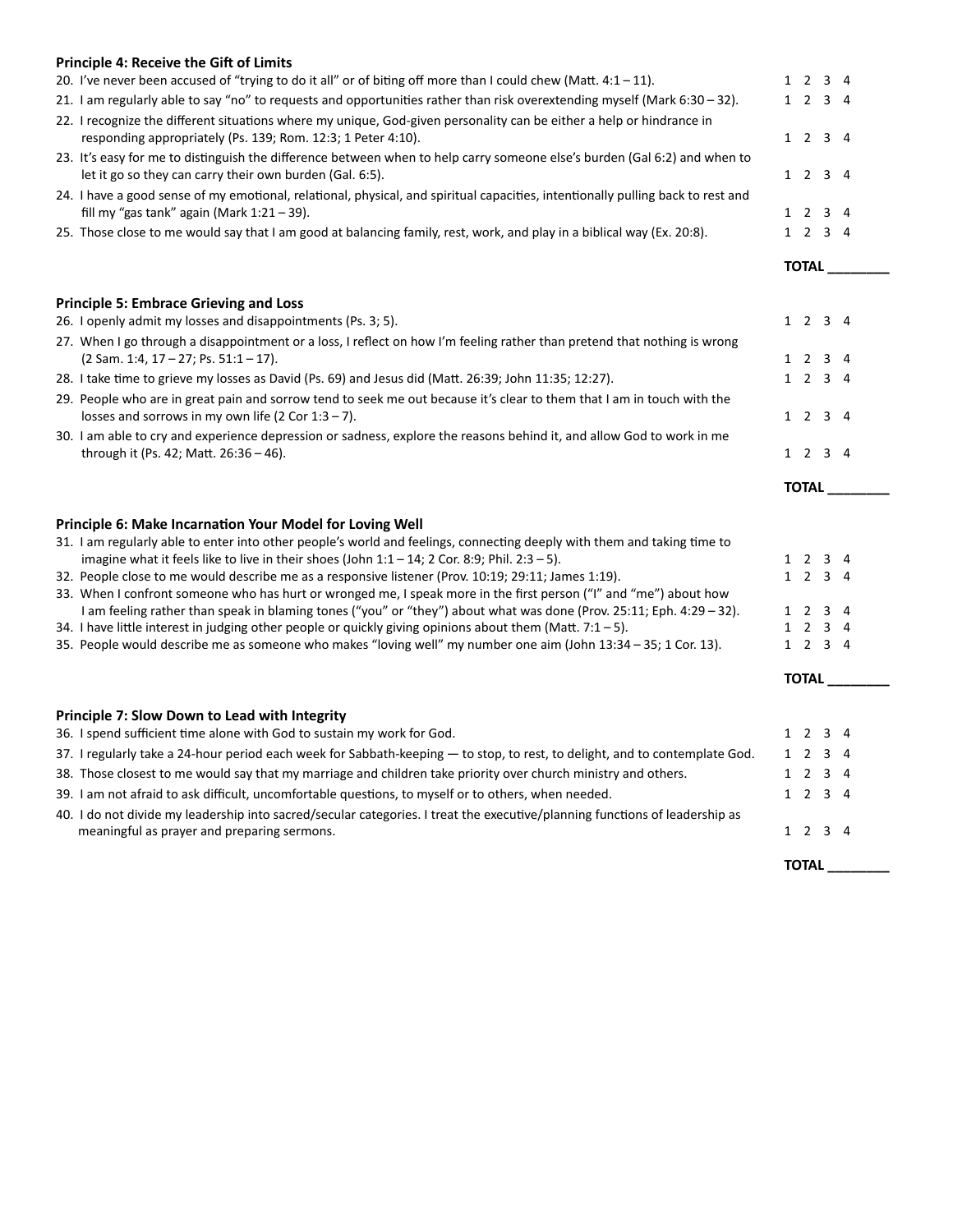## **INVENTORY RESULTS:**

For each group of questions on previous pages:

- Add your answers to get the total for that group. Write your totals on the section below.
- Next, plot your answers and connect the dots to create a graph below similar to this sample:
- Finally, see the next page for interpretations of your level of emotional health in each area. What patterns do you discern?



# **ASSESSMENT TOTALS:**

|                                                           | <b>QUESTIONS</b> | <b>TOTAL</b> |
|-----------------------------------------------------------|------------------|--------------|
| <b>Part A</b>                                             |                  |              |
| <b>General Formation and Discipleship</b>                 | $1 - 7$          | /28          |
| Part B                                                    |                  |              |
|                                                           |                  |              |
| Principle 1 – Look beneath the Surface                    | $1 - 6$          | /24          |
| Principle 2 – Break the Power of the Past                 | $7 - 12$         | /24          |
| Principle 3 – Live in Brokenness and Vulnerability        | $13 - 19$        | /28          |
| Principle 4 – Receive the Gift of Limits                  | $20 - 25$        | /24          |
| Principle 5 – Embrace Grieving and Loss                   | $26 - 30$        | /20          |
| Principle 6 – Make Incarnation Your Model for Loving Well | $31 - 35$        | /20          |
| Principle 7 – Slow Down to Lead with Integrity            | $36 - 40$        | /20          |

## **GRAPH:**

|                      | А  | P1 |    |    |    | P2 P3 P4 P5 P6 P7 |    |    |
|----------------------|----|----|----|----|----|-------------------|----|----|
|                      | 28 | 24 | 24 | 28 | 24 | 20                | 20 | 20 |
| emotional adult      | 23 | 20 | 20 | 23 | 20 | 17                | 17 | 17 |
| emotional adolescent | 17 | 15 | 15 | 17 | 15 | 13                | 13 | 13 |
| emotional child      | 12 | 10 | 10 | 12 | 10 | 9                 | 9  | 9  |
| emotional infant     | 7  | 6  | 6  | 7  | 6  | 5                 | 5  | 5  |